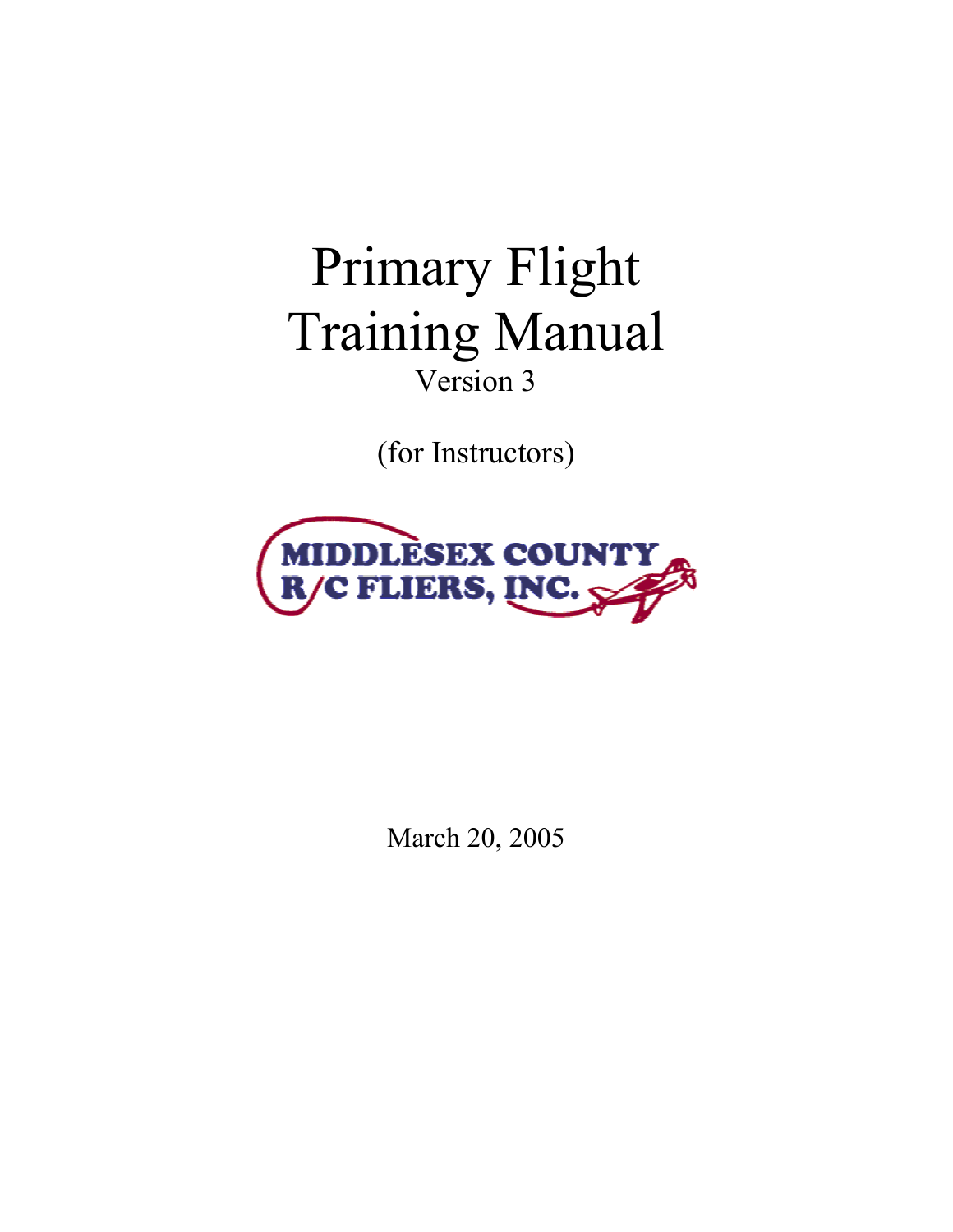# Acknowledgement

This update to the Primary Flight Training Manual is based on the original version written by Richard C. Lindberg. The original manual was adapted from "Primary Flight Training Course for Clubs," by Don Sobbe, as published in RCM Magazine in February and March 1984.

This latest revision of the document contains new material as well as references to additional resources that are available to Instructor Pilots. The new material has been put together by Ray Capobianco, John Parisi and Jim Orsborn and is based on the current Flight Instruction Program.

The MCRCF Flight Instruction Program operates under the general guidelines of the Flight Verification Committee which oversees the certification and all Instructor Pilots and administers the Flight Verification Exam for Solo Pilots.

# Summary of Changes

Feb 20, 2005 – Original, revised edition. Changed the paragraph titles to discuss twelve "**Training Objectives**" (with Purpose, Key Elements and Evaluation sections) as opposed to "Lessons" as in the original version. The new terminology suggests that a Flight Instructor might cover multiple Training Objectives during one lesson; while other Objectives may require several flights spanning multiple lessons. Once the Instructor has covered the twelve Training Objectives, the student should be fully prepared to take the Initial, "Trainer Pilot" Flight Qualification Exam.

Mar 5, 2005 – Version 2. This version clarifies the point that the initial twelve Training Objectives cover the skills needed to successfully complete the Initial Flight Verification Exam. By passing this exam, the student will be granted permission to perform solo (unrestricted) flight operations with a high winged, flat bottom trainer aircraft. A subsequent Flight Verification Exam needs to be passed before the pilot is granted full, unrestricted flight permissions.

March 20, 2005 – Version 3. Added a new version of the Waiver of Liability statement.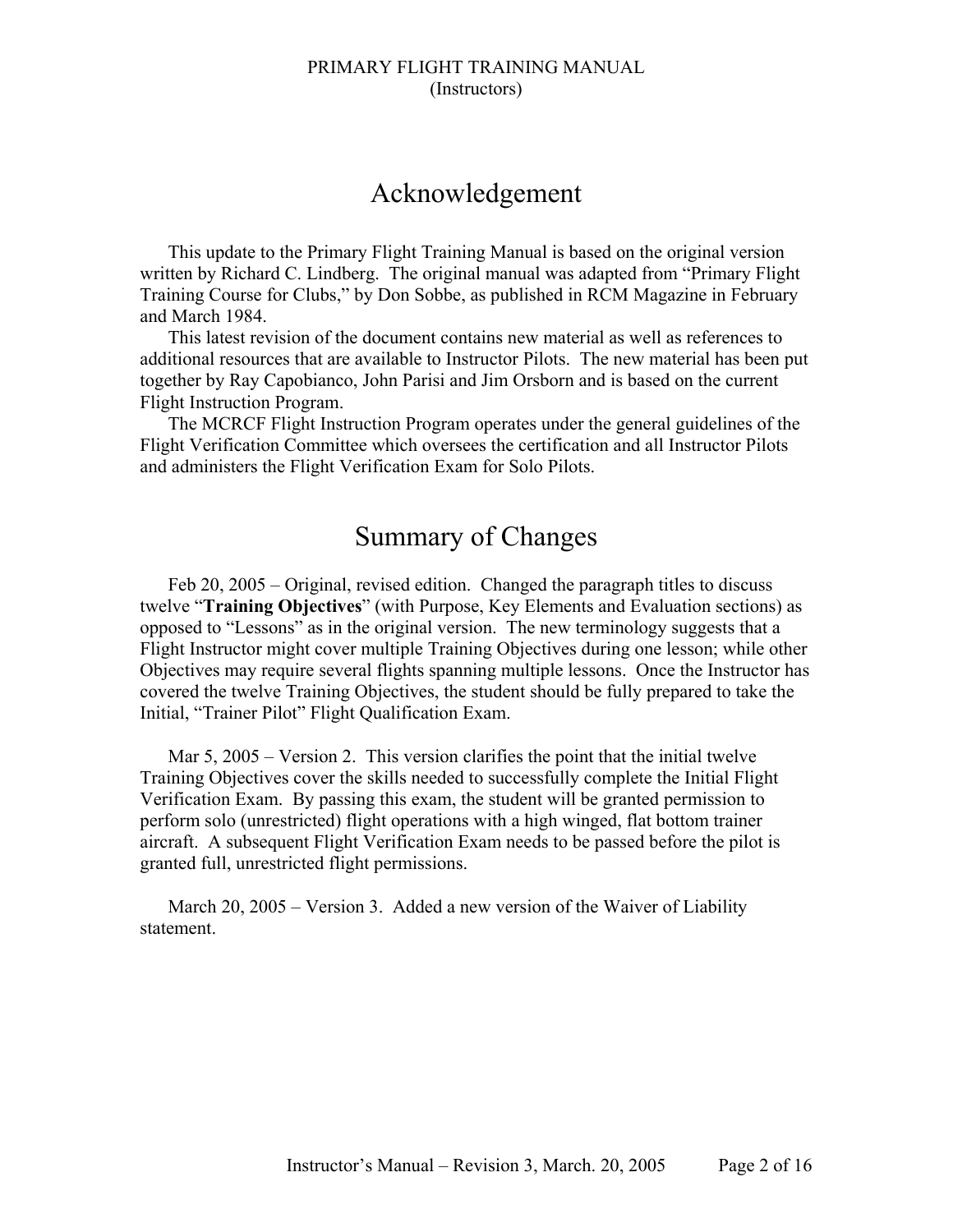#### **INTRODUCTION**

The function of this manual is to provide an organized and progressive series of **Training Objectives** that will not only assist you in teaching your students to fly, but to fly safely with a basic understanding of their equipment and its limitations. Your function, as an instructor, is to teach this material to the student, monitor his understanding and performance, and develop the skills and abilities he needs to fly safely.

Teaching is basically the communication of information. Teaching a skill, such as R/C flying, is a process of building confidence. The Training Objectives described in this manual are set up so that the student can gain insight and understanding in easy steps. This will build confidence in his ability so that by the time he is ready to solo, it will be just another flight. In the course of preparing for the solo flight, you and he will both be confident of the outcome. Keep in mind that no two people learn at the same rate and even fast learners have days when nothing goes right. Don't push. If a student is having trouble in one area, go on to something else and come back to the problem area another time. Quite often it helps to review a Training Objective that the student is familiar with and able to do well. This gets his mind off the trouble spot and restores his confidence.

This Primary Flight Training Manual for Instructors has identified twelve (12) Training Objectives that should be covered in the Flight Instruction Program. This manual discussed each of these Training Objectives in three areas:

- 1) Purpose
- 2) Key Elements
- 3) Evaluation

Students enrolled in the MCRCF Flight Instruction Program may have been provided either or both of the following documents: 1) Flight Training Program (Student Packet) and / or 2) MCRCF Flight Training Manual. Both of these documents discuss the MCRCF Flight Training Program in slightly different ways. In either case, your task is to cover all twelve Training Objectives discussed in this manual, regardless of how or what sequence the material is presented.

This more detailed format of this manual will enable you to easily monitor the student's progress. The student's Flight Training Manual contains a Training Log which you should fill out, along with comments and recommendations. In this way, the next instructor will know what areas the student is working on and what areas may need review. No time will be wasted and no part of the course will be missed. If the student's progress permits, several Training Objectives can be covered in one training session. The Key Elements section of each objective contains an outline of the minimum knowledge and performance requirements. Instructors should make an effort to explain each of the Key Elements for each Training Objective to insure that the student gains the best possible understanding of the Training Objectives.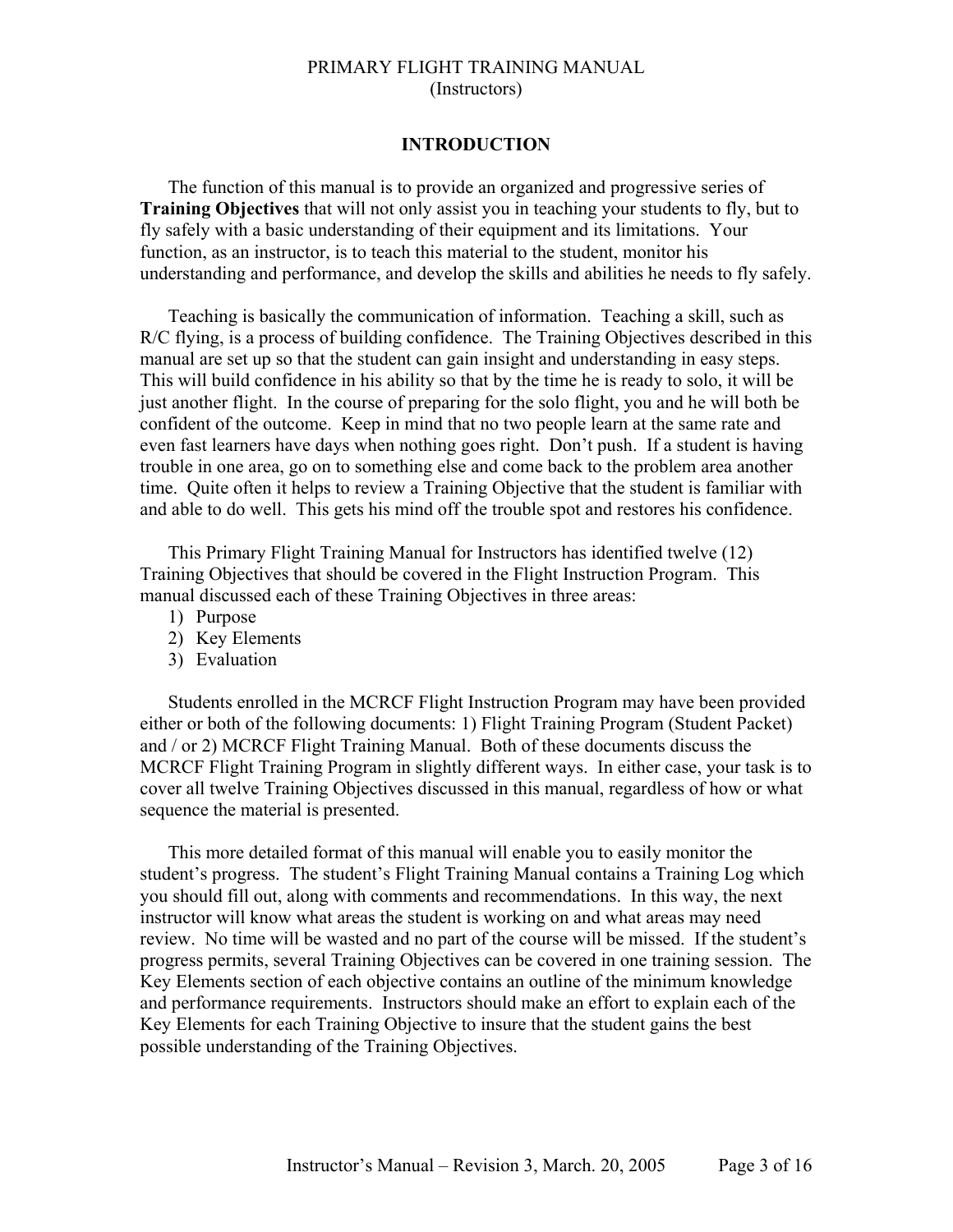# **GENERAL COMMENTS**

**Revised two-step Flight Verification Process**: Note that in 2003 the MCRCF Board approved a two step process for obtaining a Solo Flight certificate. The initial Flight Verification Exam will grant pilots permission to fly unaccompanied (solo) as long as they are flying a High Wing, Flat Bottom Trainer style aircraft. Pilots need to take a second exam before they will be granted an un-restricted, Solo Pilot certificate.

**Waiver of Liability Forms**: As the first step, have your student fill out and return a Waiver of Liability form.

**Personal Availability**: Instructor Pilots are expected to maintain a reasonably high level of availability. The position is not a "title" to be acquired without a degree of commitment to follow through and help others enjoy the sport.

**Difficult Students**: Difficult student come in many different varieties. Learn to expect the unexpected! One student may have extremely low self confidence and thus find it difficult to routinely handle things that they are actually capable of handling; while another may suffer from over confidence and be all too willing to try things that they are totally unprepared to handle.

> *As an instructor, you have accepted a responsibility to every club member to teach your students to become responsible and safe pilots who we can all be proud of and enjoy as fellow club members. If you ignore this responsibility, you will produce pilots who will be hazards to themselves, you, and everyone else.*

*"In the beginning the student knows nothing. After several lessons he is an expert, and from then on he knows less and less."* 

Graffiti in Flight School john.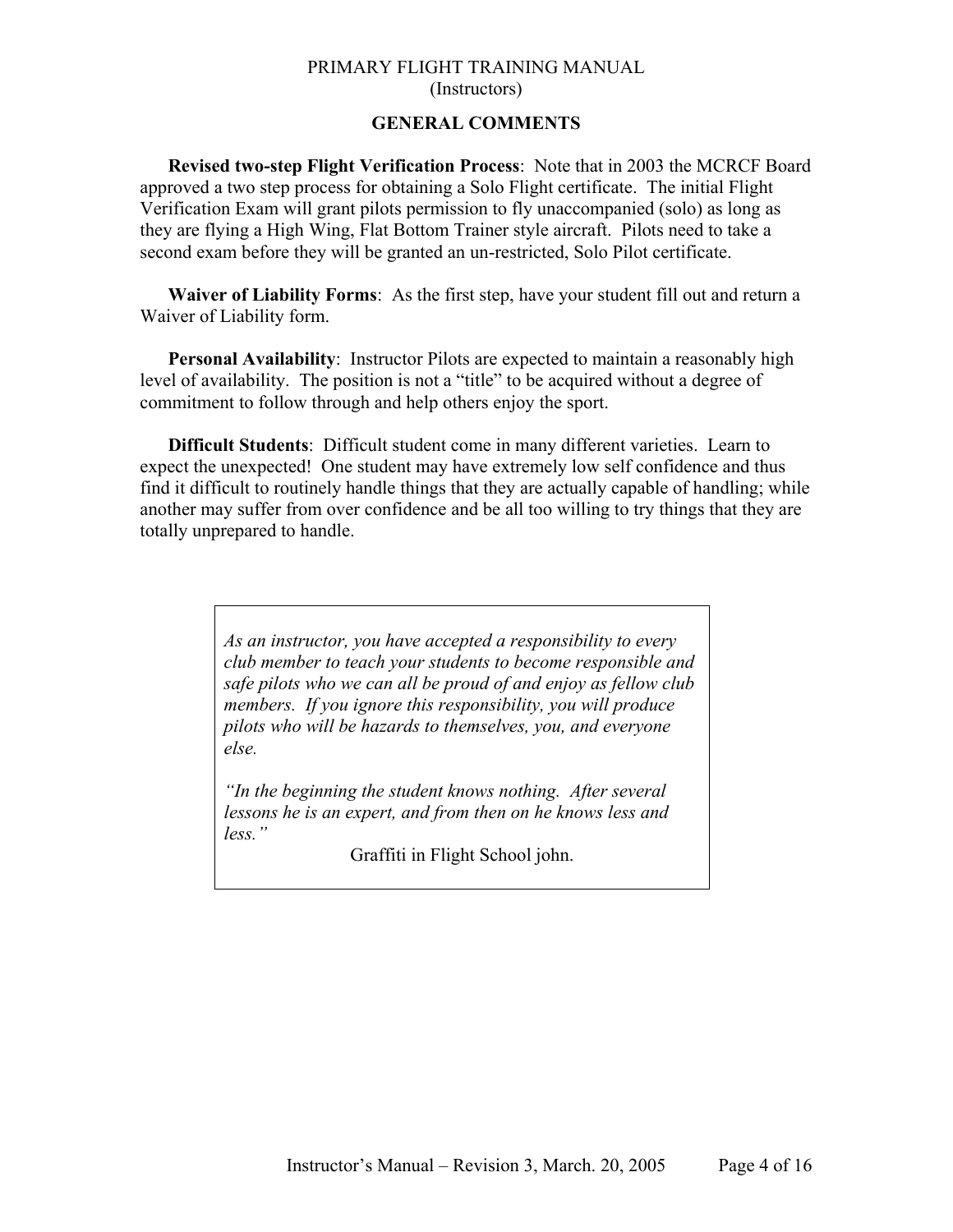# TRAINING OBJECTIVE 1 – **Ground Safety Check and Aircraft Familiarization (Step 1)**

# **PURPOSE**:

Teach the student how to properly pre-flight his model. When this objective has been met the student should be able to inspect his model and identify any deficiencies that could cause a malfunction or safety hazard. He should also be able to start and adjust the engine safely.

# **KEY ELEMENTS**:

- 1. Inspection of the aircraft structure and determine the CG.
- 2. Inspection of the radio installation.
- 3. Inspection of all linkages and control surfaces, including controls for proper throw, direction and freedom of movement.
- 4. Inspection of the engine and fuel system installation and security, including fuel lines and props.
- 5. Instructor's demonstration of safe engine starting procedure and engine adjustment.
- 6. Student starts and adjusts the engine with minimal assistance.
- 7. Instructor teaches the student how to identify rich and lean engine settings.

# **EVALUATION**:

The student should be able to perform each of the key elements that comprise this training objective. Selected key elements from this training objective should be reviewed at the start of every training session.

# TRAINING OBJECTIVE 2 – **Radio and Field Operating Procedures (Step 1)**

# **PURPOSE**:

Teach the student how to use the radio at the field. When this objective has been met the student should be aware of the necessity for proper frequency control at the field. The student should exhibit self-disciplined use of the radio and safe operation of his model at the field.

# **KEY ELEMENTS**:

- 1. The need for frequency control.
- 2. Proper usage of club frequency pins.
- 3. Impound and frequency poll.
- 4. Conducting a radio range check.
- 5. Abnormal operation of the radio and interference.
- 6. Flight Batteries: A. Charging B. Voltage checking C. Life.
- 7. Servos Proper operation and safe load limits.
- 8. Non-flight operations in the pit area.
- 9. Engine operation in the pits.
- 10. Taxing on the field.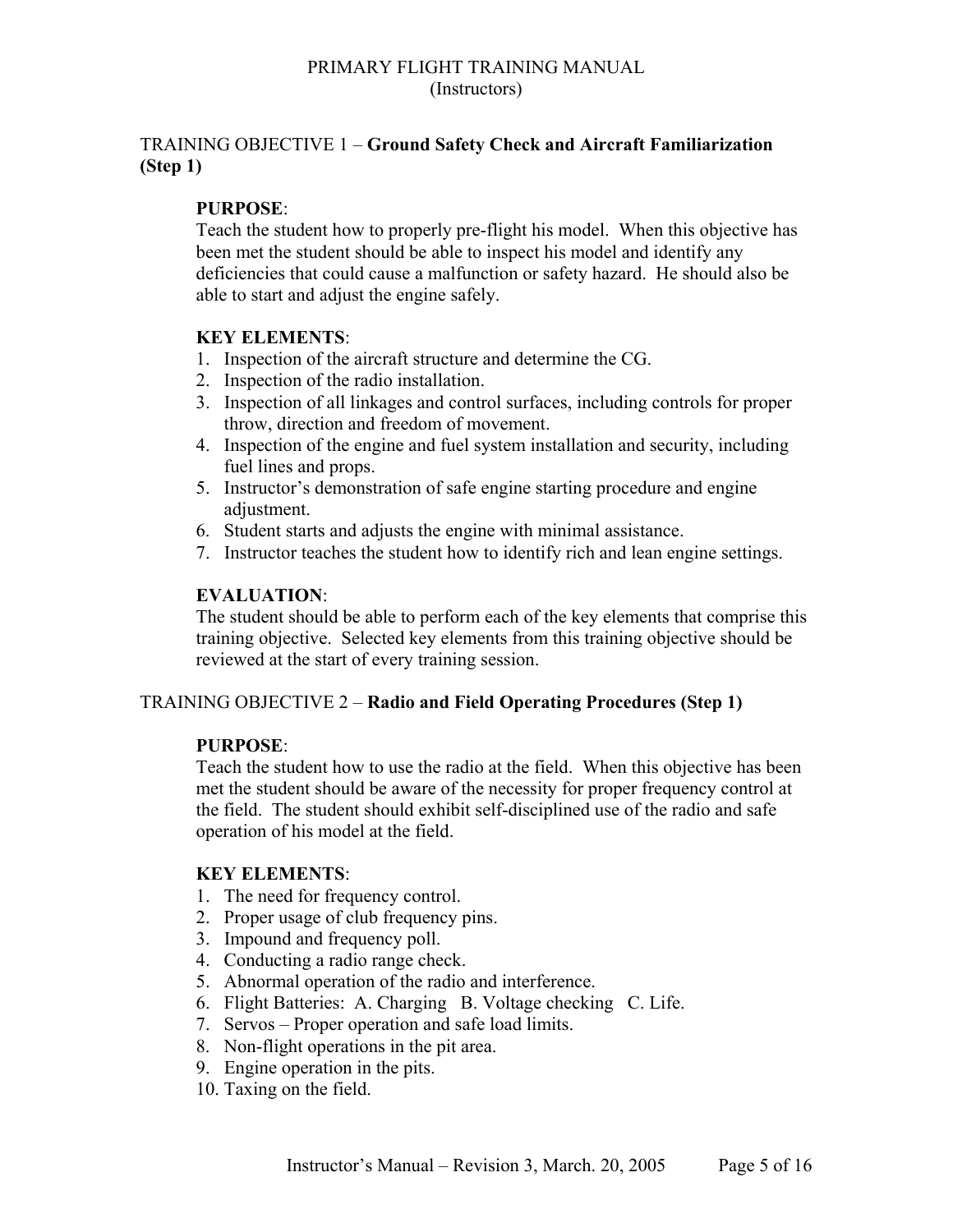- 11. Proper use of and operations on the runway.
- 12. Flight (pilot's) box and boundaries.
- 13. Other flight traffic and right-of-way procedures on the field.
- 14. Restricted air space (pits and parking lot).

# **EVALUATION**:

Students should understand the requirements of this training objective and practice all of the key elements at appropriate times during all flight operations. Selected key elements should be reviewed at the start of all following lessons.

# TRAINING OBJECTIVE 3 – **Initial Flight Familiarization (Step 1)**

# **PURPOSE**:

Introduce the student to controlling the model in flight. When this objective has been met the student should be familiar with the model's controls and their use in flight.

# **KEY ELEMENTS**:

1. Instructor flies and lands the student's model to evaluate its performance and airworthiness.

NOTE: This flight should be conducted in a safe and conservative manner. The model will most likely be the student's first R/C model and his confidence in your ability as a pilot and his own ability as a modeler will be reinforced if he sees his model make a successful flight. Be careful not to do anything during this flight that might undermine the student's feeling of accomplishment

- 2. On the ground, familiarize the student with the controls and what kind of reactions he can expect from them. Example: Explain the necessity of holding a little up elevator during turns to prevent the model from diving. Keep it simple!
- 3. Explain the procedures you will use to give the transmitter to the student and take it from him during the flight.
- 4. Explain what you would like him to do. Example: "Just get familiar with the controls and don't worry about losing control. That's why I'm here!"
- 5. With the model trimmed in level flight and a REASONABLE airspeed, allow the student to fly it. Whenever possible verbally correct his control inputs rather than doing it yourself. Don't let the student get nervous. If you see this happening, take the controls and let him relax.

# **EVALUATION**:

The lesson is complete when the instructor has determined that the student is able to determine and execute proper control inputs to achieve a desired change in the model's attitude. Example: The model dives and the student uses up elevator to stop the dive. Proficiency and accurate control are not criteria at this point.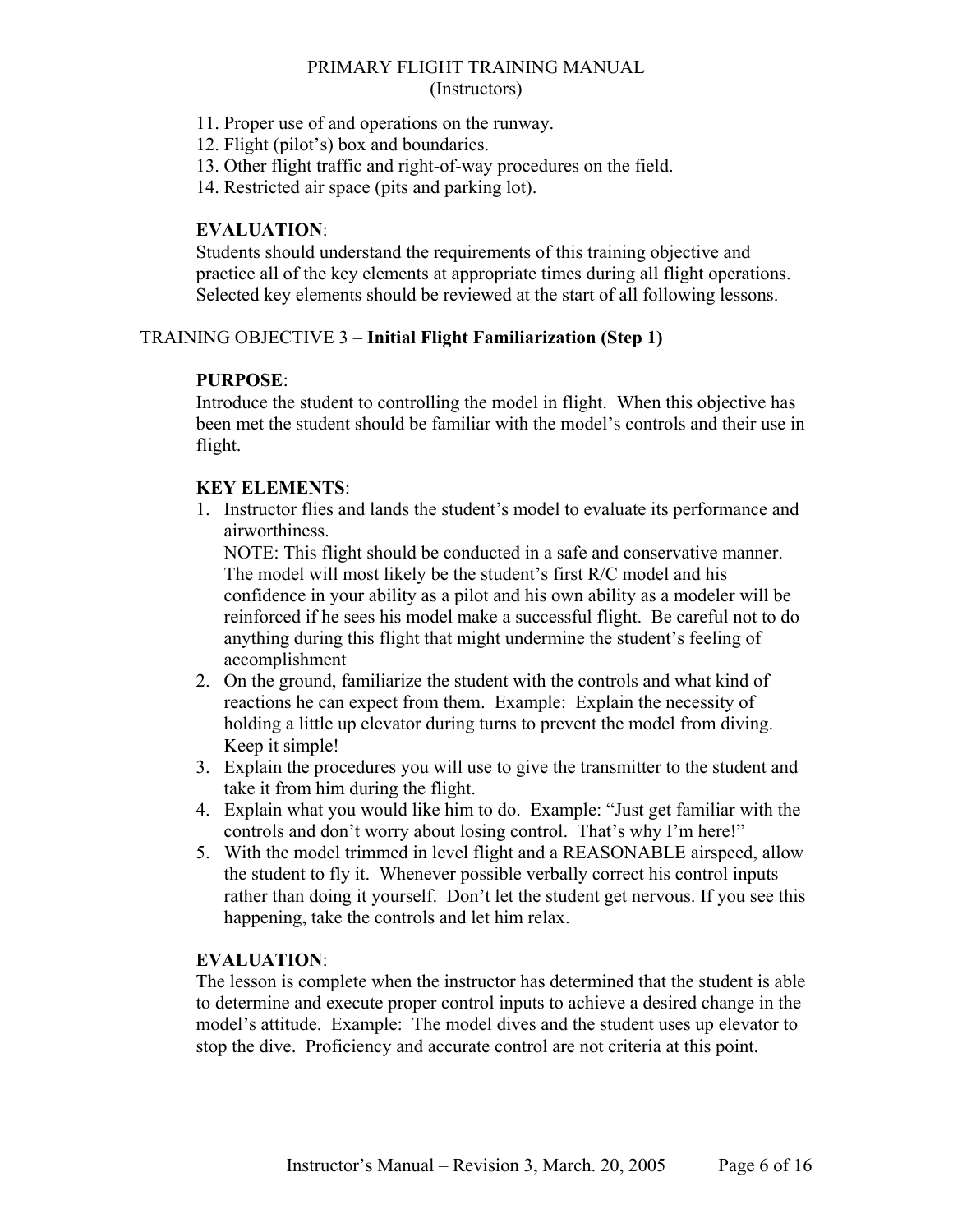# TRAINING OBJECTIVE 4 – **Basic Flight Maneuvers (Step 2)**

# **PURPOSE**:

Acquaint the student with several basic flight maneuvers and teach the student how to properly control the model during these basic maneuvers.

# **KEY ELEMENTS**:

- 1. Level flight and trim
- 2. Banked turn
- 3. Straight climb
- 4. Climbing turns
- 5. Gliding
- 6. Disorientation

NOTE: An explanation of disorientation and the use of trim should pre-cede the lesson. The five maneuvers should be taught in the order listed, if possible.

# **EVALUATION**:

This Training Objective has been met when the student can perform the maneuvers without assistance from the instructor. Each maneuver should be done with a reasonable degree of accuracy. Example: Turns should be fairly smooth and altitude maintained fairly well.

# TRAINING OBJECTIVE 5 – **Accuracy Maneuvers (Step 2)**

# **PURPOSE**:

Teach the student to perform the five basic maneuvers to a standard that will develop proficiency in their execution. Develop the student's skills and ability to control the model in a specific manner.

# **KEY ELEMENTS**:

- 1. Level flight, maintaining heading and altitude.
- 2. Level flight at reduced power. Maintaining heading, altitude, and trim.
- 3. Both left and right turns to specific headings.
- 4. Climbing turns to specific headings.
- 5. Power off (idle) glides that require the student to maneuver the model to a specific area and approximate altitude.

Example: Have the student close the throttle over the North end of the field at 200 feet and glide to the South end, arriving at an altitude of about 100 feet. NOTE: Keep in mind that the objective is to develop skill .ability and an awareness of the model's position relative to directions and altitude. Don't insist on mechanical precision. Review disorientation with the student if necessary.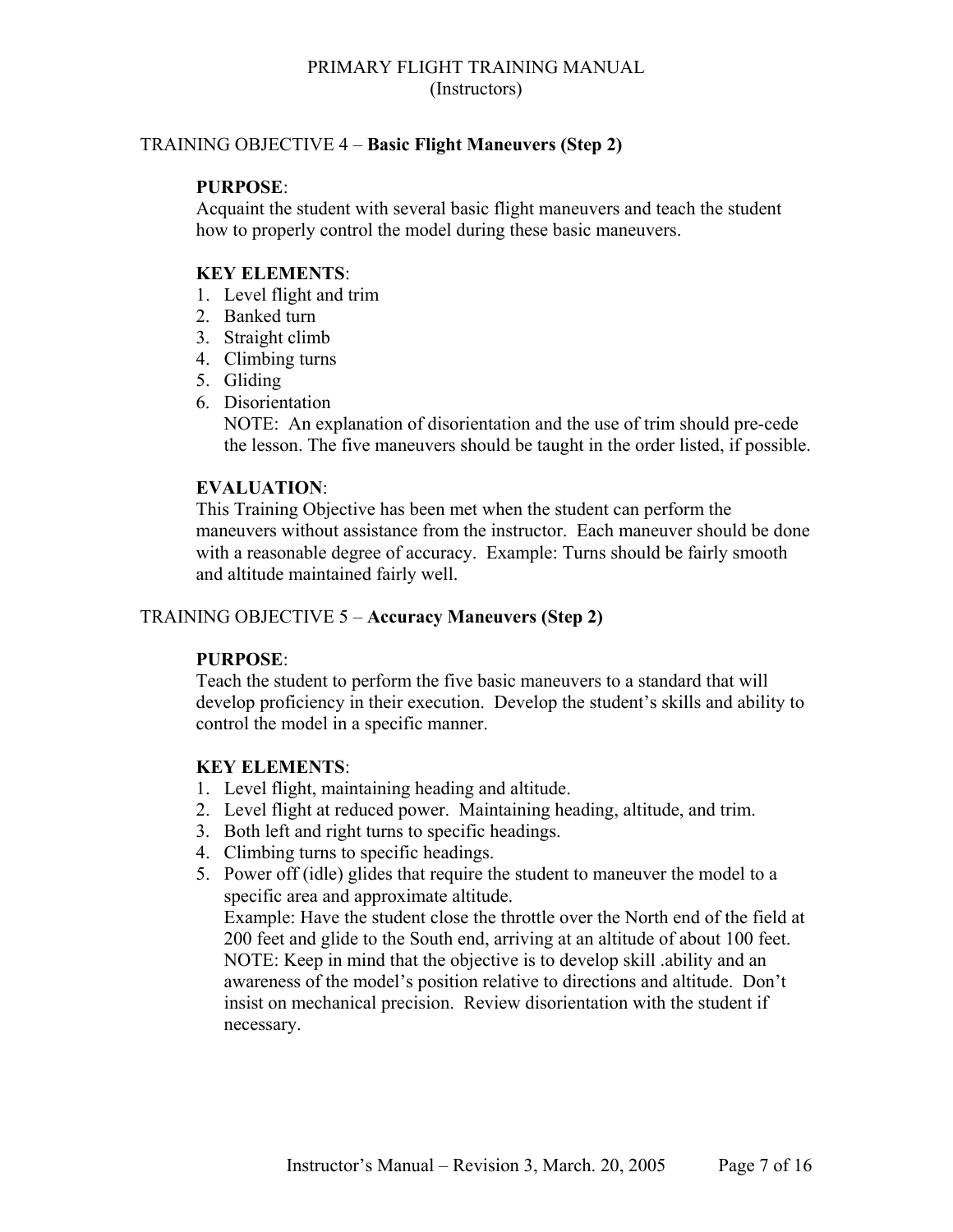# **EVALUATION**:

This Training Objective has been met when the student can perform all of the inflight maneuvers with only verbal instructions. At this point, the student should be able to recover from simple mistakes without the Instructor pilot needing to take control of the model.

# TRAINING OBJECTIVE 6 – **Stalls (Step 2)**

# **PURPOSE**:

Develop the student's understanding of stalls; their cause and avoidance. Teach the student to recognize and recover from stalls.

# **Key ELEMENTS**:

- 1. Pre-flight discussion of stalls what causes them and how to recover.
- 2. Practice of stalls by the student with power and without power.
- 3. Stalls in turns. (Take-off, departure stalls.)

NOTE: take-off and departure stalls are almost impossible to set up with most trainers, but do occur in more advanced models. Therefore, it is recommended that power be reduced to about 1/3 throttle, and a steep climbing turn be entered. The stall entry will look similar to a spin entry with the model rolling toward the high wing. During this lesson it should be emphasized to the student that a stall can occur at any airspeed and is a function of angle of attack.

# **EVALUATION**:

The Training Objective is complete when the student understands the cause of stalls and has demonstrated the key elements and proper recovery.

# TRAINING OBJECTIVE 7 – **Initial Emergency Procedures (Step 2)**

# **PURPOSE**:

Prepare the student for the unexpected. Acquaint the student with safe procedures to be used in emergencies.

# **KEY ELEMENTS**:

- 1. Discussion of possible in-flight problems and how to deal with them.
- 2. Unusual attitude training: Loops and rolls. Optional: Spins (if aircraft is capable).

# **EVALUATION**:

The key elements of this training objective are merely suggestions and there is no minimum performance requirement. The objective is to provide the student with insights that will assist him in safely dealing with the unexpected.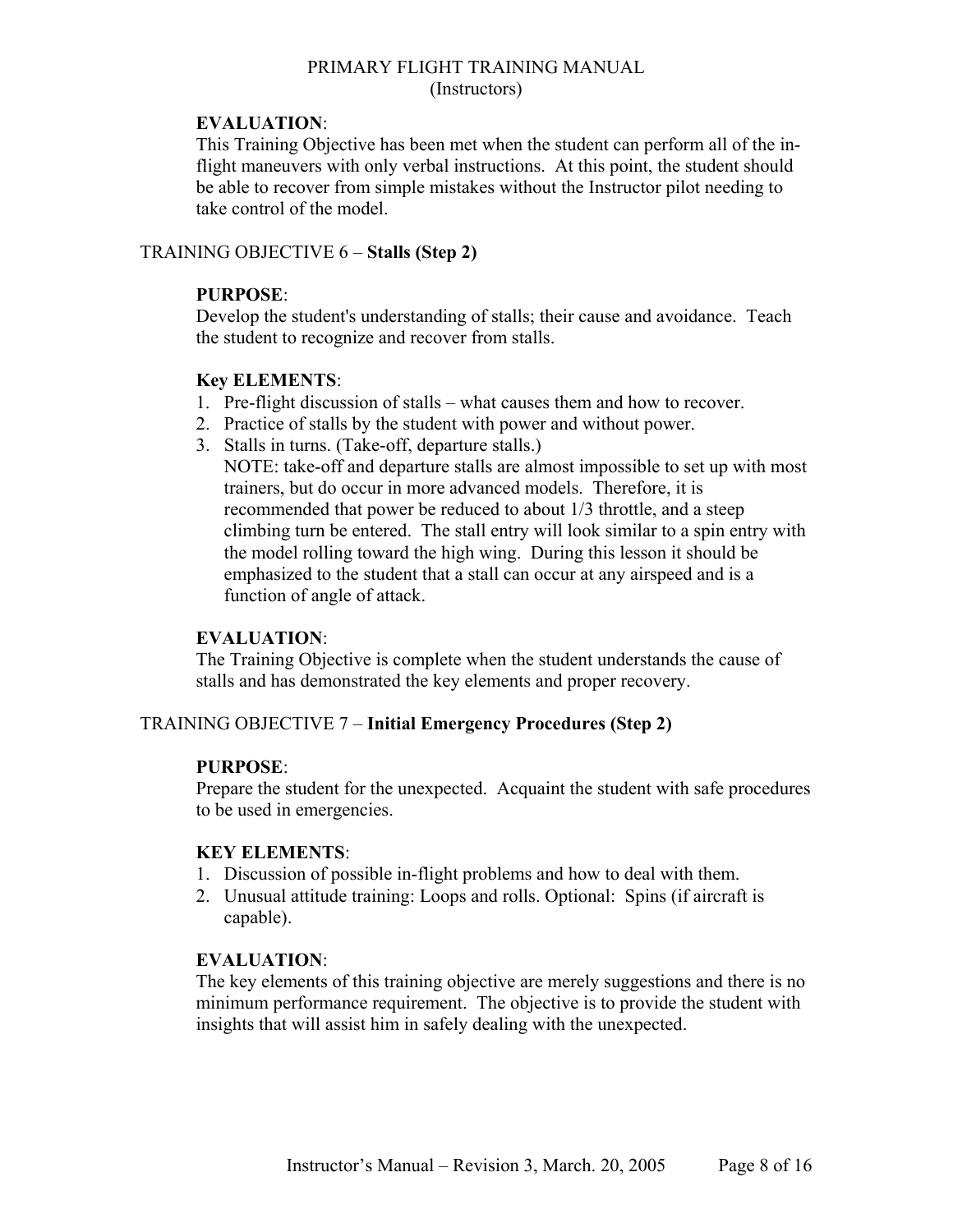# TRAINING OBJECTIVE 8 - **Take-offs (Step 3)**

# **PURPOSE**:

Teach the student how to make a normal take-off. Teach the student how to control the model during take-off; both on the ground and in-flight.

# **KEY ELEMENTS**:

- 1. Discussion of the effects of torque during take-off and initial climb.
- 2. Use of the rudder.
- 3. Use of the throttle.
- 4. Student makes a normal take-off into the wind.
- 5. The Instructor should discuss cross wind take-off procedures.
- 6. The Instructor should also discuss aborted take-offs and emergency procedures.

# **EVALUATION**:

The Training Objective has been met when the student has successfully taken off and established a normal climb with adequate airspeed. He must also demonstrate adequate directional control during the ground roll preceding take-off. The student should not be considered proficient at this skill until several consecutive take-offs have been performed without incident

# TRAINING OBJECTIVE 9 – **Orientation Maneuvers (Step 3)**

# **PURPOSE**:

Start developing the judgment, skill and ability necessary for the student to make his first landing. Teach the student to control the model regardless of its heading or direction relative to himself.

# **KEY ELEMENTS**:

- 1. Figure 8 The student must fly a Figure 8 pattern consisting of two 360 degree turns. One left and one right. The student must place the maneuver in front of himself at a safe distance and altitude
- 2. Rectangular Pattern The student must fly a rectangular pattern at a safe altitude, with the upwind leg crossing the landing area. NOTE: The instructor will designate the size, altitude, and distance of both maneuvers.

# **EVALUATION**:

The Training Objective has been met when the student can fly the Figure 8 without experiencing disorientation and can fly both right and left rectangular patterns consistently and accurately.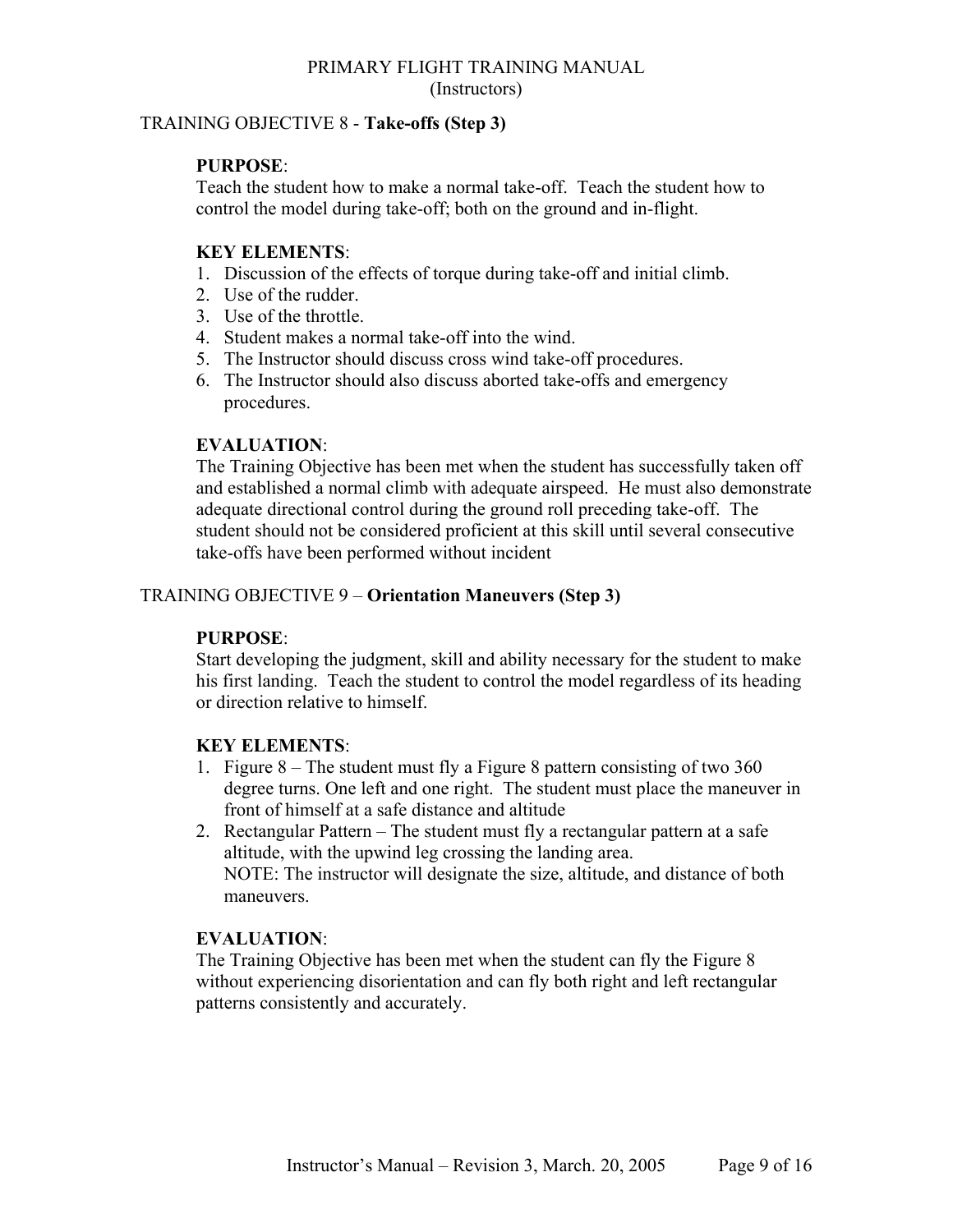# TRAINING OBJECTIVE 10 - **Approaches to Landing (Step 4)**

# **PURPOSE**:

Prepare the student for his first landing. Develop the student's ability to visualize and perform a stable and controlled approach to landing.

# **KEY ELEMENTS**:

- 1. Review of Lesson 9.
- 2. Discussion of proper landing techniques.
- 3. Student flies a rectangular pattern as in Lesson 9, but reduces power and establishes a normal glide on the base leg and continues the approach until over the end of the runway. At which point he is told to add power and go around (this is the ABORT). The minimum altitude at the end of the maneuver should be no less than 20 feet.
- 4. As the student becomes comfortable with the maneuver the altitude should be lowered until the instructor is confident that the model can glide to the runway with the power off (idle).
- 5. Landing. At this point the instructor will tell the student to continue the approach and land.

NOTE: The chances of a successful landing will be increased if the instructor reminds the student to keep the power at idle. It may be necessary to talk the student through the flare and touchdown.

# **EVALUATION**:

This Training Objective has been met and the student can advance to supervised solo flight after the student has successfully landed the model several times and is comfortable with the maneuver.

# TRAINING OBJECTIVE 11 – **Supervised Solo Flight – No Buddy Box (Step 4)**

# **PURPOSE**:

This is a confidence building exercise. The student has probably been performing most flight operations without the Instructor needing to take control at any time during the flight. The student may become nervous when the Buddy Box is no longer attached, so this Training Objective is intended to overcome this tendency and prepare the student for the final Solo Flight Examination.

# **KEY ELEMENTS**:

- 1. Pre-flight discussion to answer questions and resolve any problems that concern the student about the lesson.
- 2. Student performs a flight, under the instructor's supervision, starting with a thorough pre-flight and ending with the transmitter back at impound.
- 3. Instructor monitors student's performance, but assists only when necessary.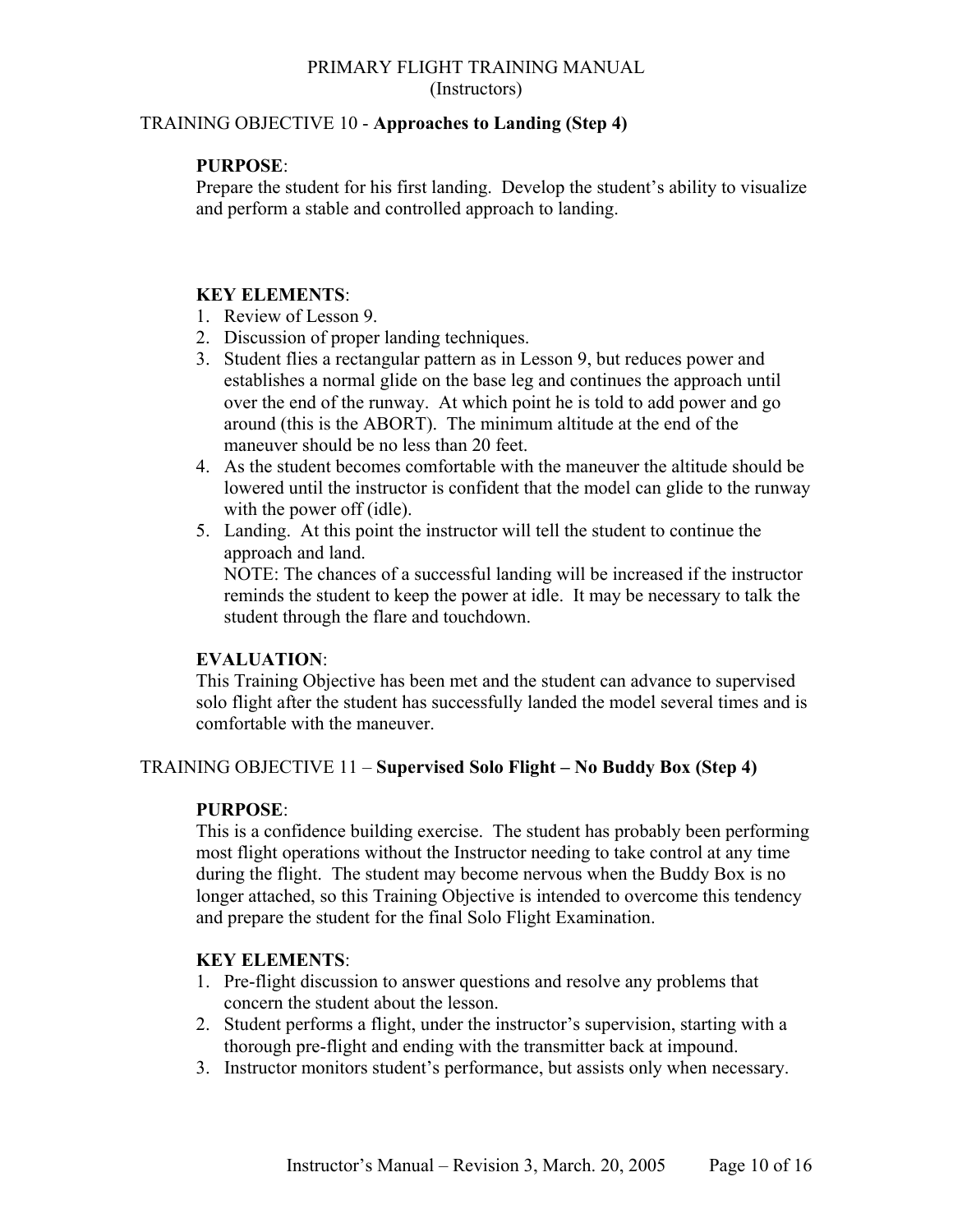# **EVALUATION**:

This Training Objective is complete and the student is ready to be signed off for solo flight ONLY after he has demonstrated a practical knowledge of all course objectives AND has observed all safety and field operation rules, and has successfully flown his model unassisted.

# TRAINING OBJECTIVE 12 – **Further Emergency Procedures (Step 4)**

# **PURPOSE**:

Teach the student more maneuvers designed to cope with the unexpected. Acquaint the student with further situations requiring the application of basic skills to be used in emergencies.

# **KEY ELEMENTS**:

- 1. Cross-wind take-offs and landings.
- 2. Students should perform a dead-stick landing.
- 3. Inverted flight (if aircraft is capable).
- 4. Student learns to change altitude quickly by executing Immelmann Turns and Split S's.

# **EVALUATION**:

This Training Objective includes only suggestions and there is no minimum performance requirement. The objective is to provide the student with insights that will assist him in safely dealing with the unexpected. Experience will teach him the rest.

AT THIS POINT, THE STUDENT SHOULD BE PREPARED TO TAKE THEIR INITIAL, "TRAINER PILOT" FLIGHT VERIFICATION EXAM. After passing this exam, the student will be granted limited Solo Flight Permissions.

"IF THE STUDENT DOESN'T LEARN, THE INSTRUCTOR HASN'T TAUGHT."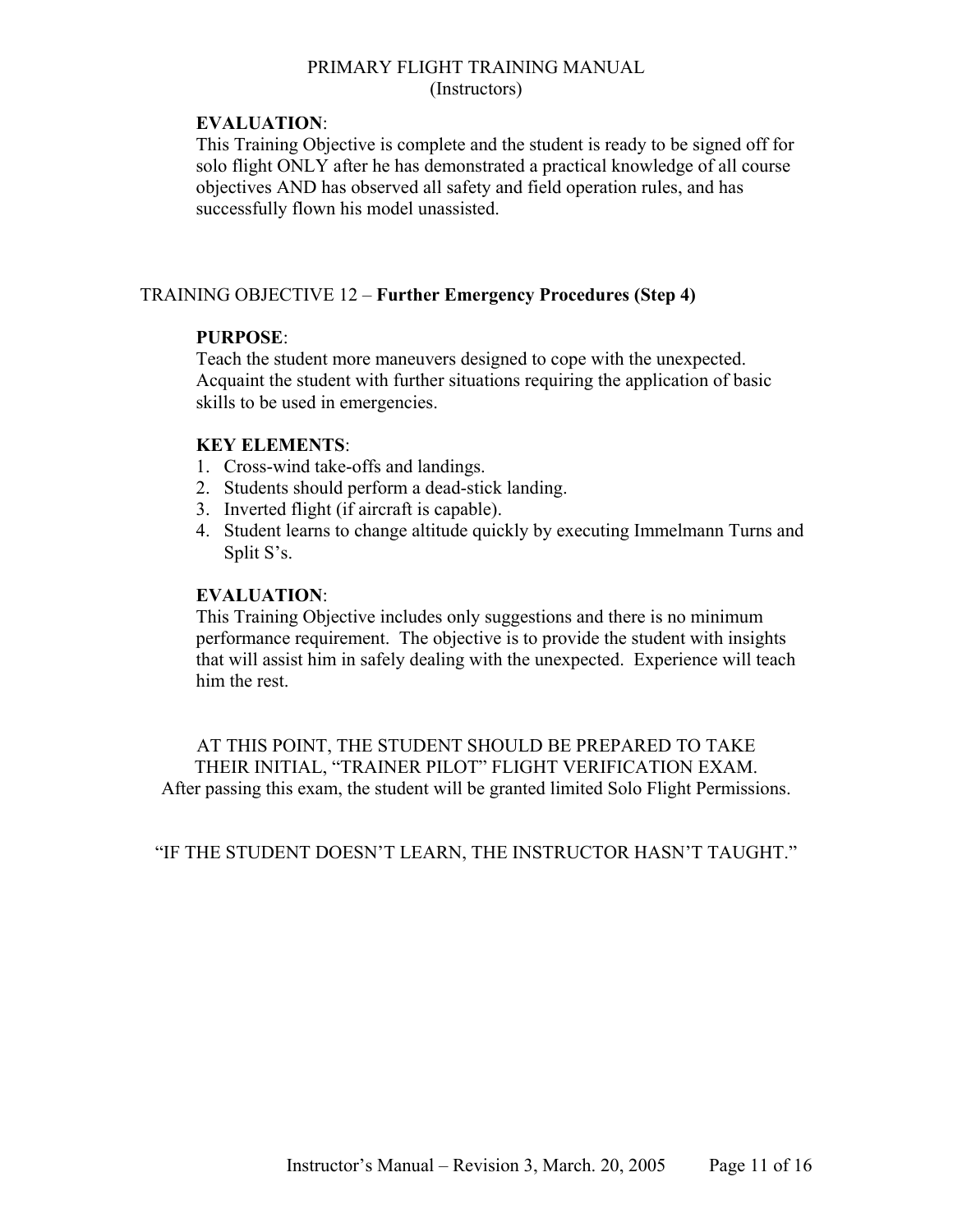# **STUDENT TRAINING LOG Instructor's Copy**

Instructors should use the following Student Training Log as a permanent record of their training activities with each student. The log is a useful tool for maintaining contact information as well as a means for tracking progress with each student.

Student's Name:  $\blacksquare$  AMA No.

Contact Number:  $($ 

Emer. Contact: \_\_\_\_\_\_\_\_\_\_\_\_\_\_\_\_\_\_\_\_\_\_\_\_\_\_ Phone: \_(\_\_\_\_\_\_)\_\_\_\_\_\_-\_\_\_\_\_\_\_\_\_\_\_

Dates: Initial Contact: \_\_\_\_\_\_\_\_\_\_\_\_ First Flight: \_\_\_\_\_\_\_\_\_\_\_\_ Solo: \_\_\_\_\_\_\_\_\_\_\_\_\_

| <b>Status</b> | <b>Training Objective</b>           | <b>Comments</b> |
|---------------|-------------------------------------|-----------------|
| $\Box$        | Safety / Acft. Familiarization      |                 |
| $\Box$        | Radio & Field Procedures            |                 |
| $\Box$        | <b>Initial Flight</b>               |                 |
| $\Box$        | <b>Basic Flight Familiarization</b> |                 |
| $\Box$        | <b>Accuracy Maneuvers</b>           |                 |
| $\Box$        | <b>Stalls</b>                       |                 |
| $\Box$        | Emer. Procedures                    |                 |
| $\Box$        | Take-offs                           |                 |
| $\Box$        | <b>Orientation Maneuvers</b>        |                 |
| $\Box$        | Approach to Landing                 |                 |
| $\Box$        | Supervised Solo                     |                 |
| $\Box$        | More Emer. Procedures               |                 |

Training Notes: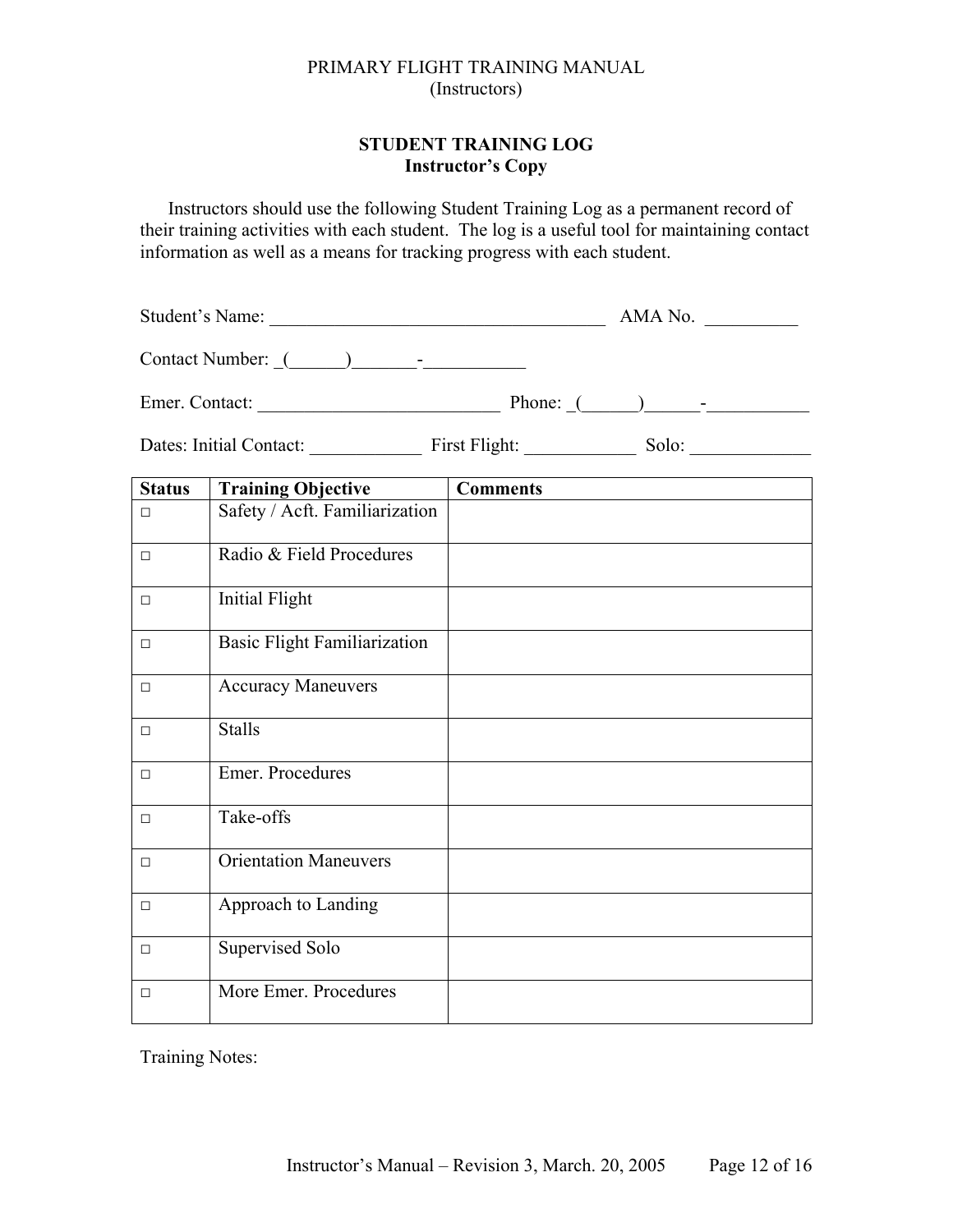# TRAINING OBJECTIVE 13 –**Experience and Proficiency**

# **PURPOSE**:

Gain experience and proficiency. Students are expected to take a period of time after obtaining their initial "Trainer Pilot" certificate to gain experience and become more proficient at basic flight operations. Safety practices should become second nature, and the student should gain confidence.

# **KEY ELEMENTS**:

- 1. A period of time (but no specific, minimum time) gaining experience with their Trainer style aircraft.
- 2. Improved proficiency with all basic flight maneuvers.
- 3. Consistent pattern of compliance with all safety rules.

# **EVALUATION**:

This Training Objective does not include a minimum time in service requirement. The objective is basically to provide the student with time to develop experience and proficiency.

# TRAINING OBJECTIVE 14 – **Introductory Aerobatics**

# **PURPOSE**:

Use the student's Basic Trainer airplane to introduce the pilot to several new aerobatic maneuvers.

# **KEY ELEMENTS**:

- 1. Ability to perform multiple (two or more) consecutive loops.
- 2. Ability to perform multiple (two or more) consecutive rolls.
- 3. Ability to perform Cuban 8 and/or Split S maneuvers.

# **EVALUATION**:

This Training Objective is intended to show the student that Trainer Style aircraft are actually capable of many basic aerobatic maneuvers. While Slow Roll, Pilot Rolls, and Knife Edge maneuvers are not included in the list, they are certainly a sight to behold when flown by an experienced pilot.

# TRAINING OBJECTIVE 15 – **Emergency Procedures**

# **PURPOSE**:

Use the student's Basic Trainer to gain additional experience handling in-flight emergencies.

# **KEY ELEMENTS**:

- 1. Ability to handle crosswind conditions during both takeoff and landing.
- 2. Ability to handle "dead Stick" landings.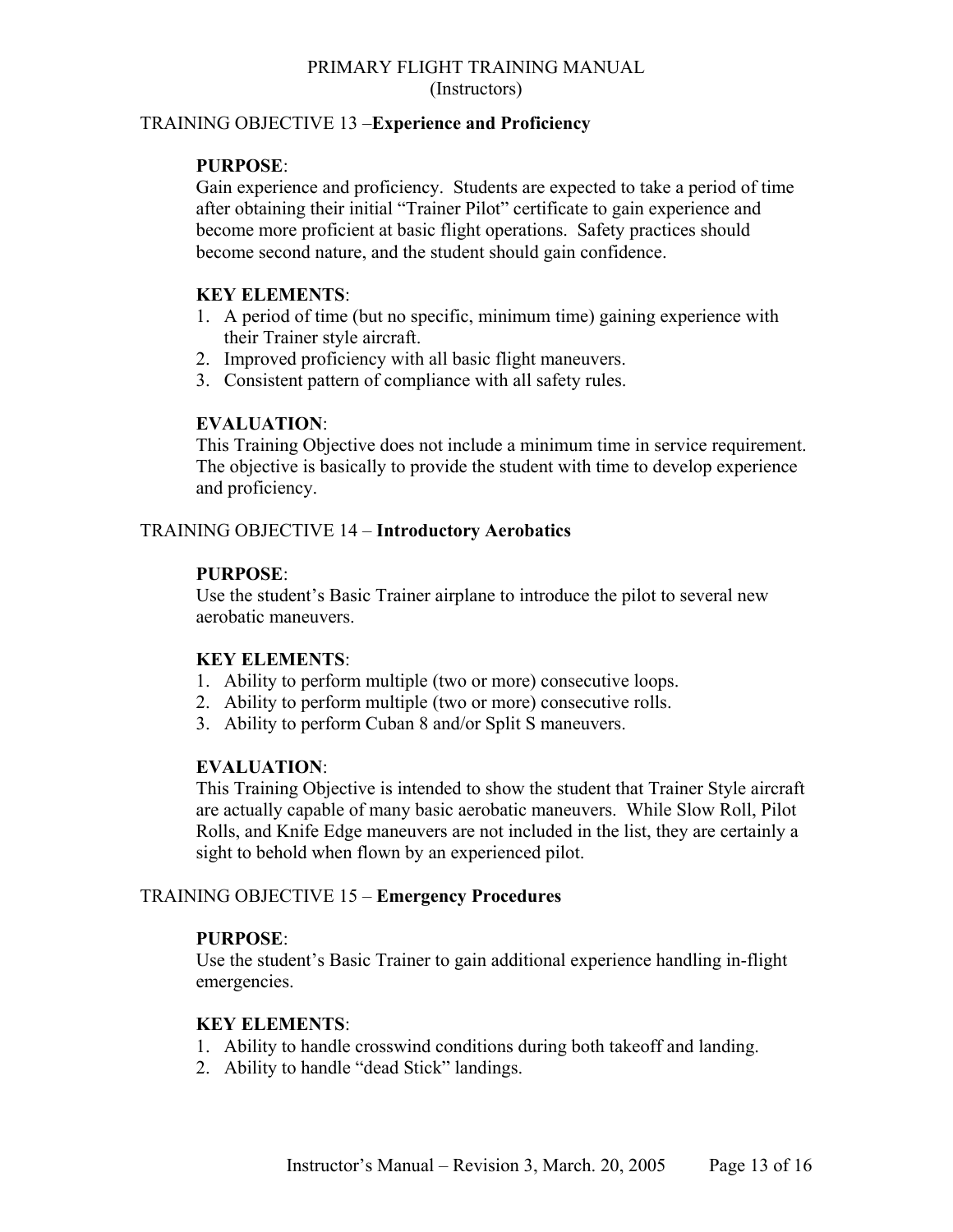3. Ability to recover from inverted flight and intentional stall flight configurations.

# **EVALUATION**:

This Training Objective is intended to help the pilot develop flight skills needed to recover from in-flight emergencies while still flying their trainer aircraft. A solid foundation should be established in this area before proceeding on to other aircraft where recovery is much more difficult.

AT THIS POINT, THE STUDENT SHOULD BE PREPARED TO TAKE THE FINAL "SOLO PILOT" FLIGHT VERIFICATION EXAM. After passing this exam, the student will be granted unlimited Solo Flight Permissions.